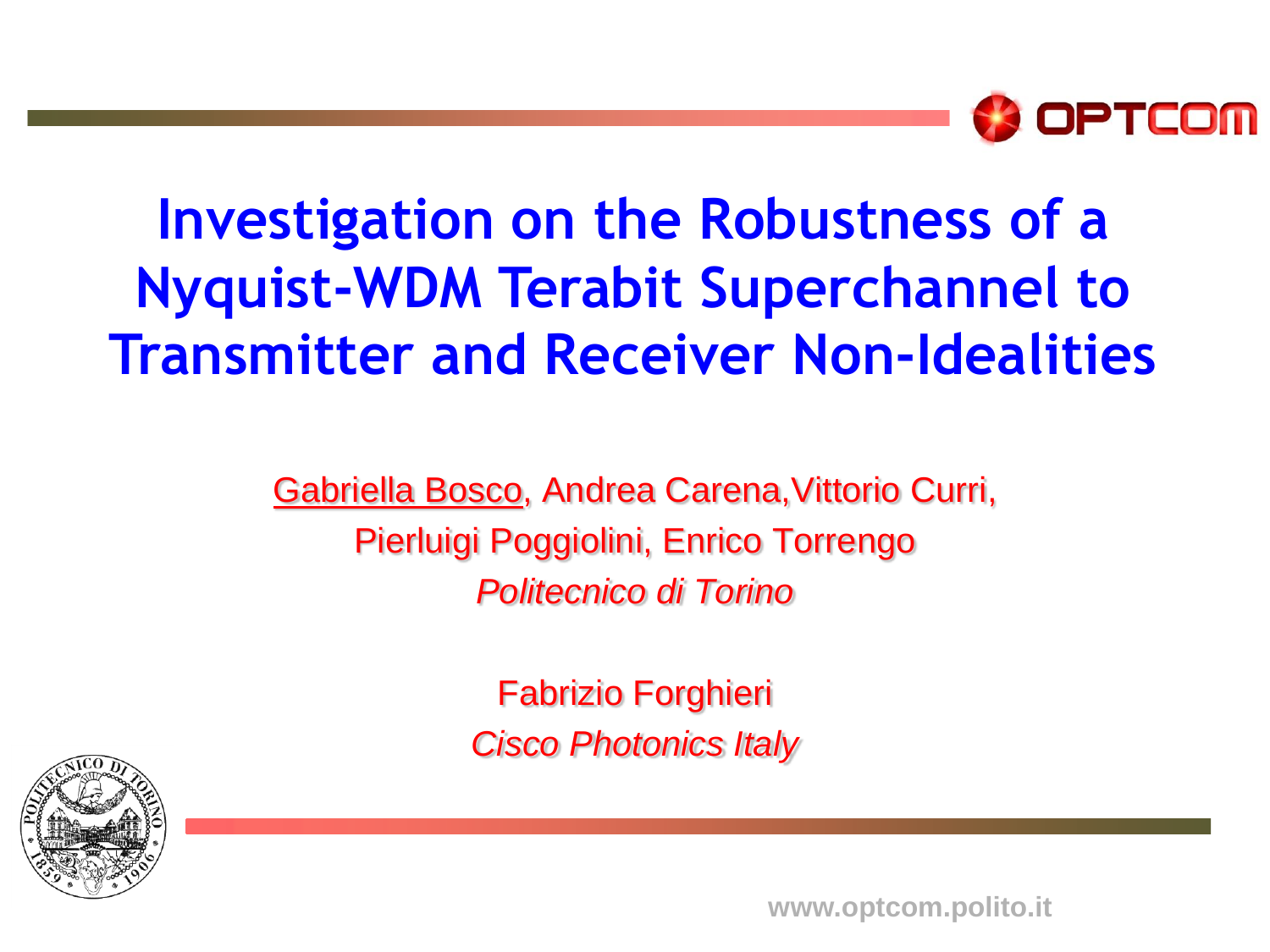

**Outline** OPTCOM

#### ▶ Nyquist-WDM technique

- Description of the technique
- **Motivations of the work**

### Description of the system set-up

Generation of a PM-QPSK Terabit superchannel

### Simulation results

Impact of transmitter and receiver non idealities to system performance

### ▶ Conclusions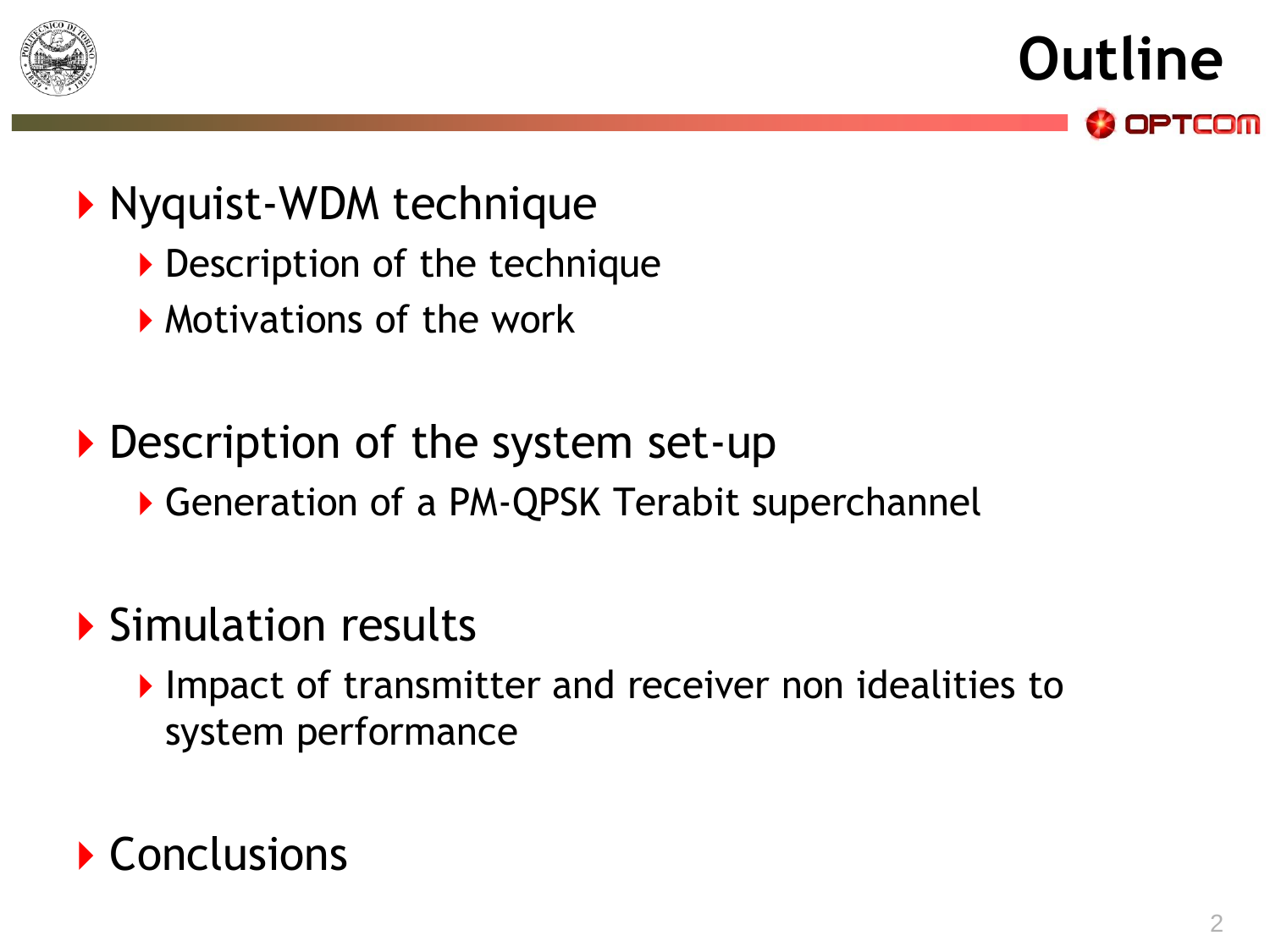

- **Demoglem** Number 19 and the Chrigue used to generate high spectral efficiency optical signals.
- It is based on the idea of limiting the crosstalk between adjacent sub-carriers in a Terabit superchannel by means of tight filtering at the transmitter:

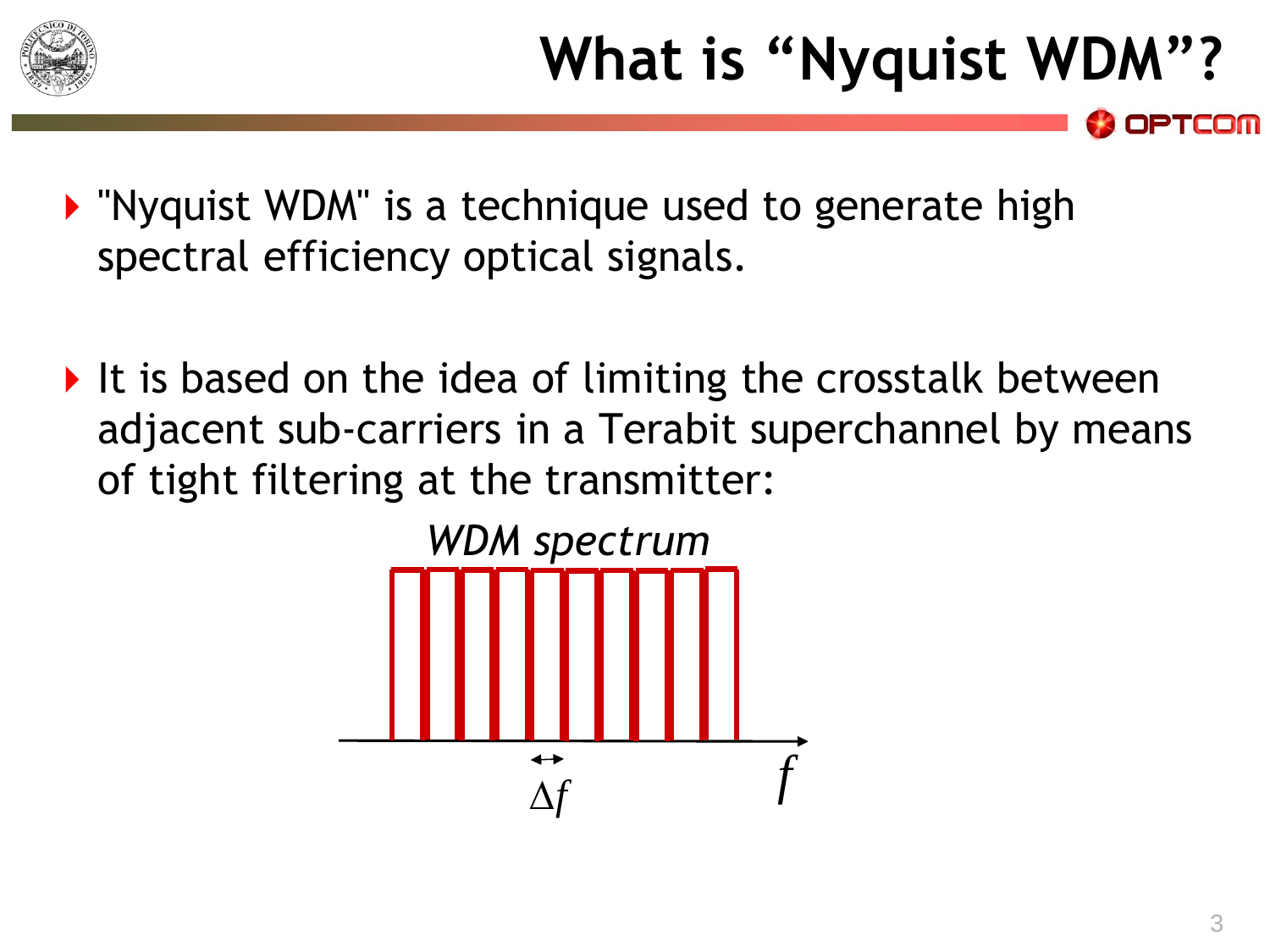

# **The "Nyquist filter"**

▶ The ideal "Nyquist filter" is designed in order to satisfy the Nyquist criterion for the absence of ISI

- ▶ Rectangular or raised-cosine are examples of spectra satisfying the Nyquist criterion
- $\triangleright$  The minimum channel spacing with potentially no penalty with respect to the ideal matched filter case is equal to the baud-rate  $R_s$ :

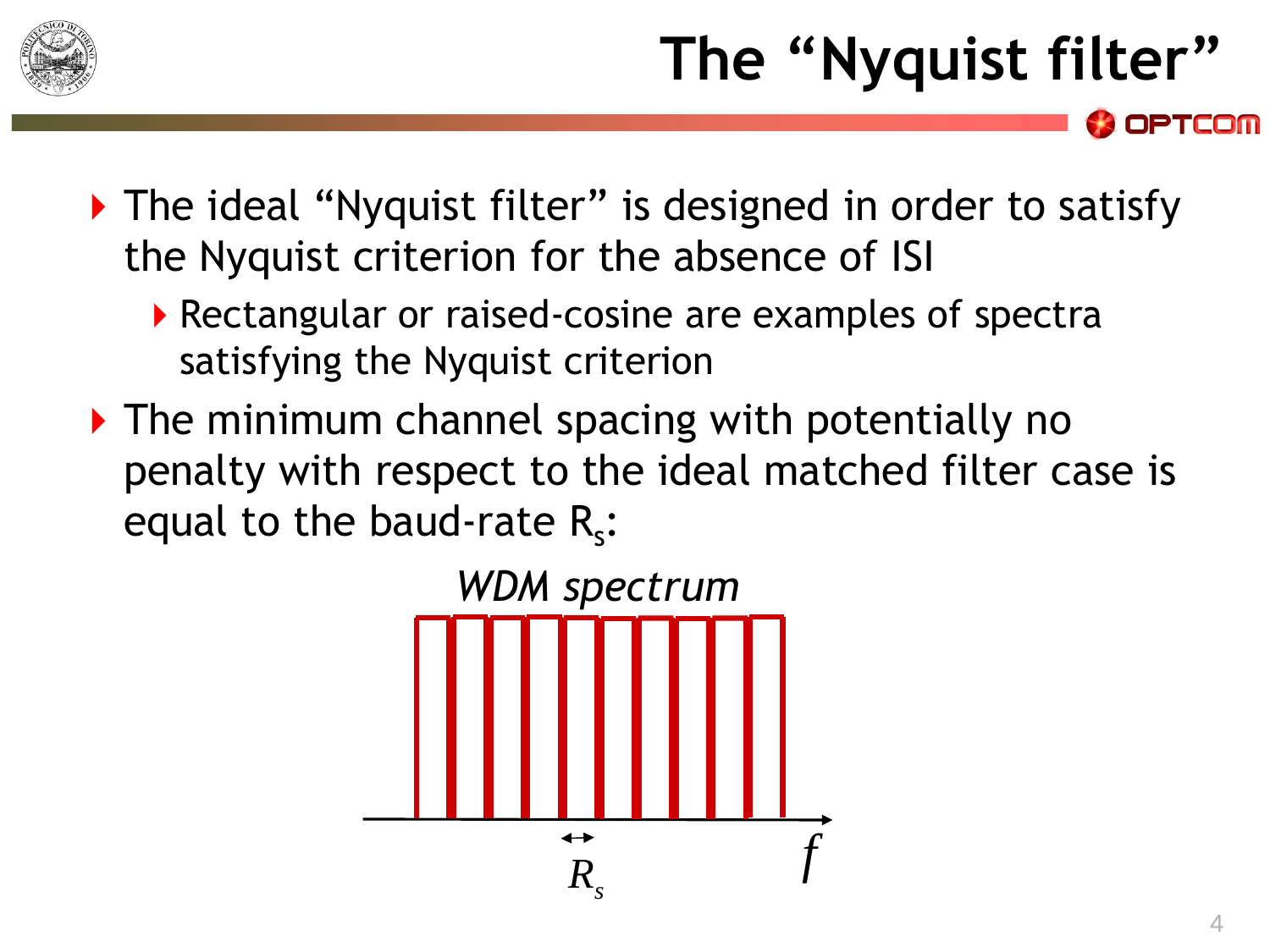

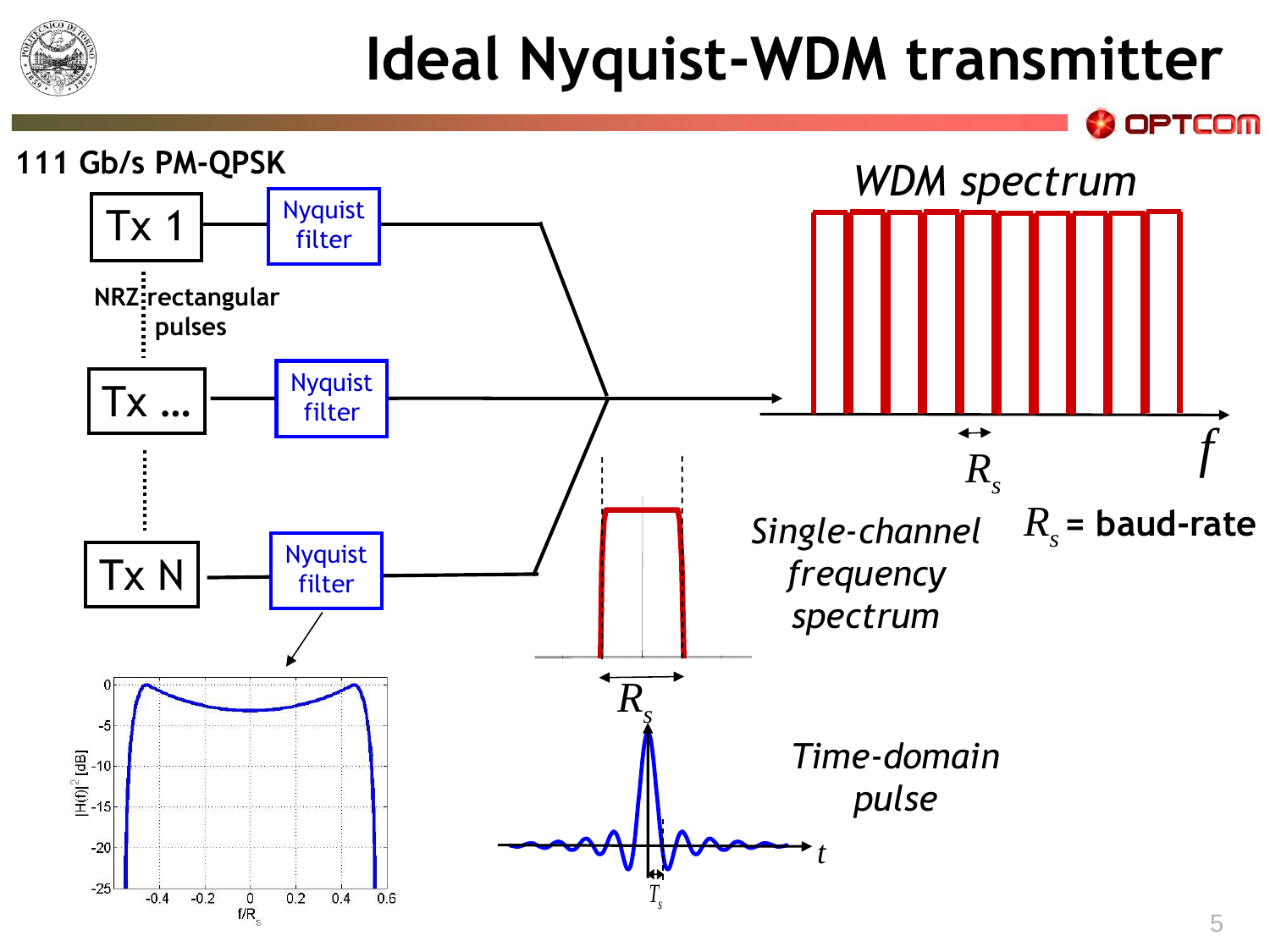

# **Why Nyquist-WDM?**

- ▶ The effectiveness of Nyquist-WDM has been successfully demonstrated in several ultra long-haul high-speed experiments:
	- *Cai, J.-X. et Al., "Transmission of 96×100G pre-filtered PDM-RZ-QPSK channels with 300% spectral efficiency over 10,608km and 400% spectral efficiency over 4,368km", OFC 2010, San Diego, paper PDPB10.*
	- *E. Torrengo et al., "Transoceanic PM-QPSK Terabit Superchannel Transmission Experiments at Baud-Rate Subcarrier Spacing", ECOC 2010, Torino, paper We.7.C.2*
- **Nyquist WDM Superchannels can ideally achieve optimum** matched-filter performance
	- *G. Bosco, A. Carena, V. Curri, P.Poggiolini, F. Forghieri, "Performance Limits of Nyquist-WDM and CO-OFDM in High-Speed PM-QPSK Systems", IEEE Phot. Technol. Lett., vol.22, no.15,* pp. 1129-1131, Aug. 2010.
- Performance can be strongly degraded by implementation non idealities.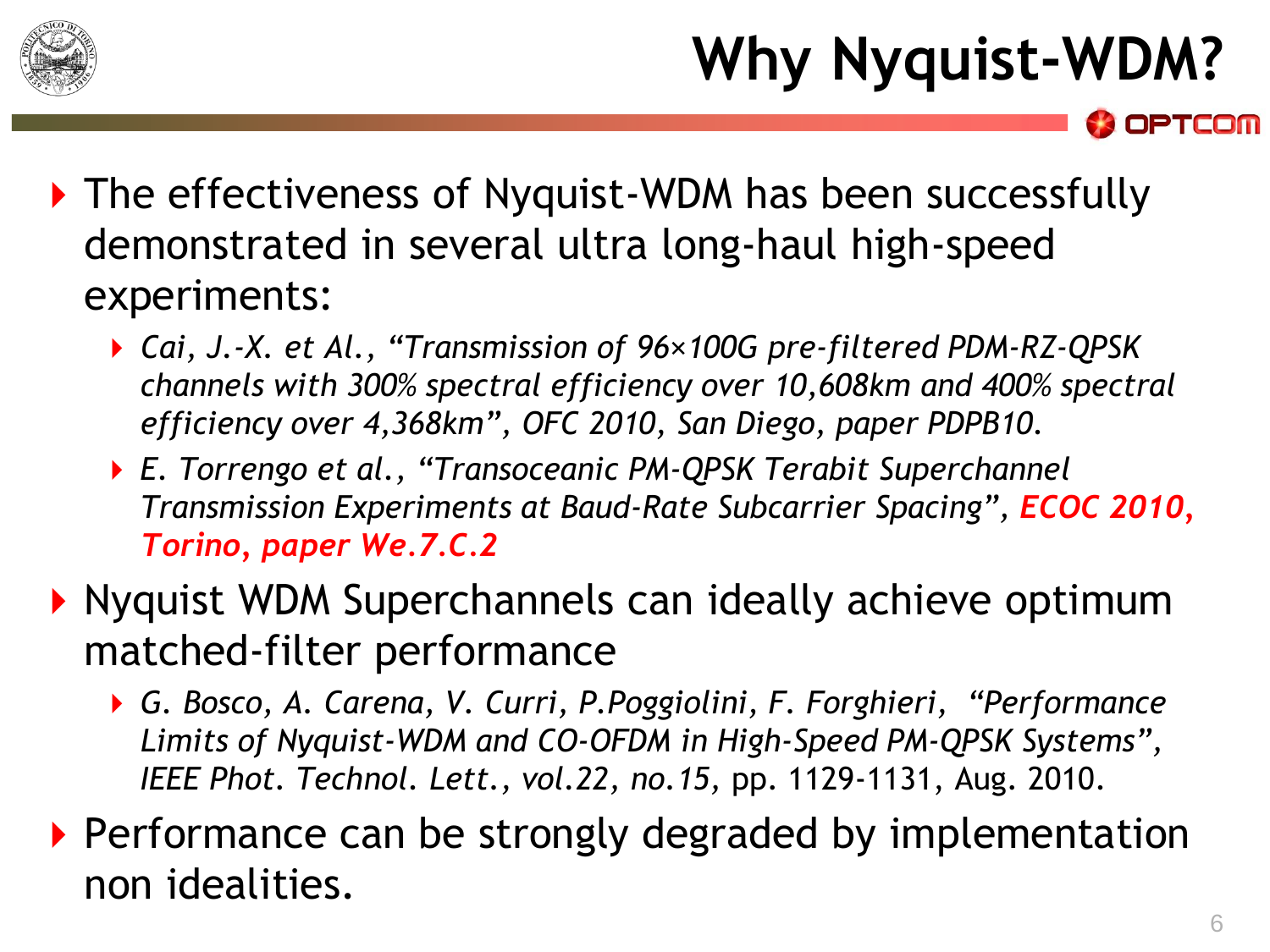

**This work**

- ▶ We analyzed by simulation the robustness of an optical Nyquist-WDM Terabit Superchannel to transmitter and receiver non-idealities.
- We focus in particular on:
	- ▶ use of a realistic optical shaping filter
	- ADC finite resolution
	- ADC speed (limited number of samples per symbol available at the receiver)
	- **I** limited electrical bandwidth of the receiver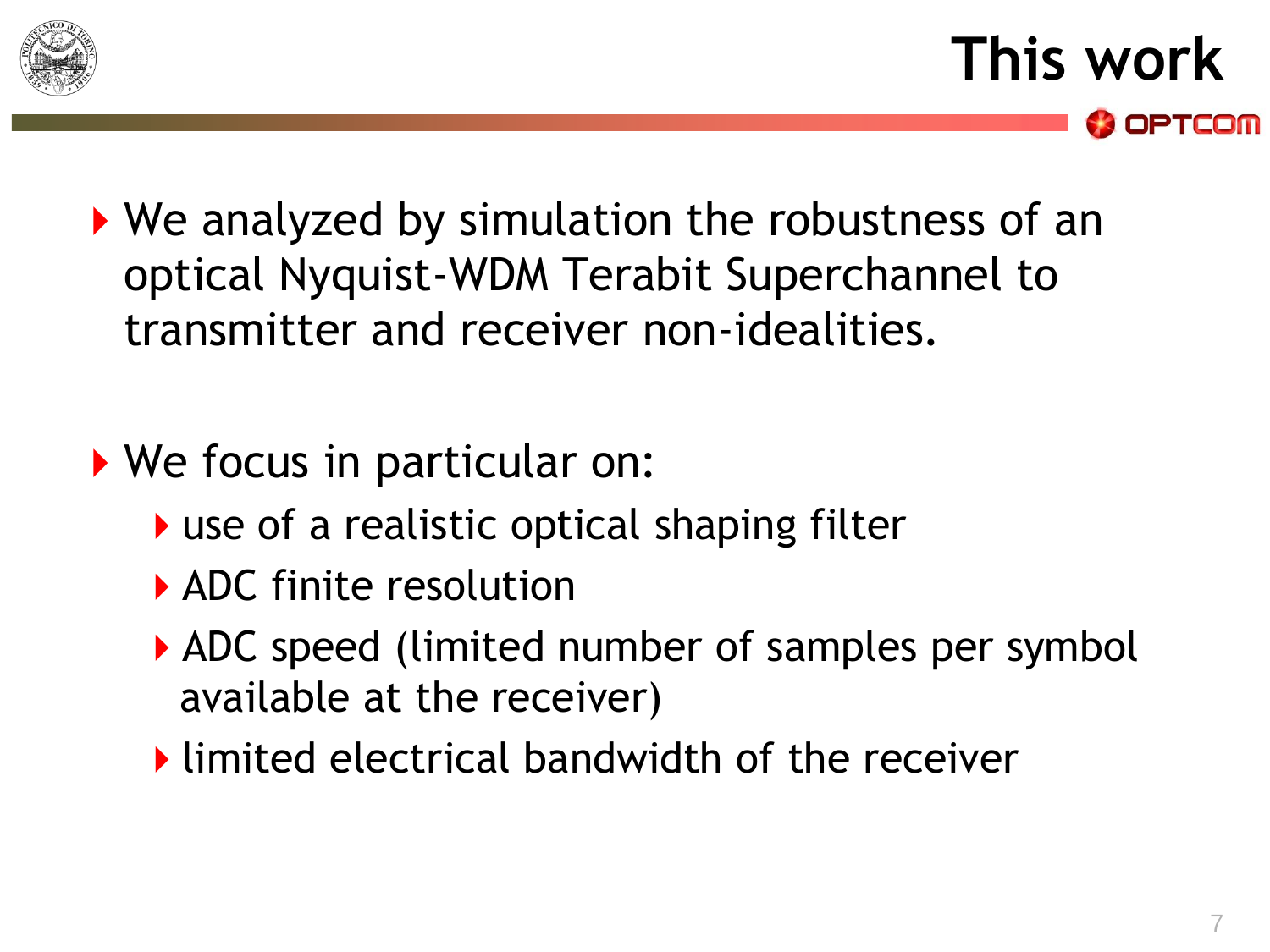

## **Layout of the simulated system**

**OPTCOM** 

▶ Target BER: 4·10<sup>-3</sup>, OSNR defined over 0.1 nm



SpS: Number of samples per symbol

 $N_{ADC}$ : Number of resolution bits of ADC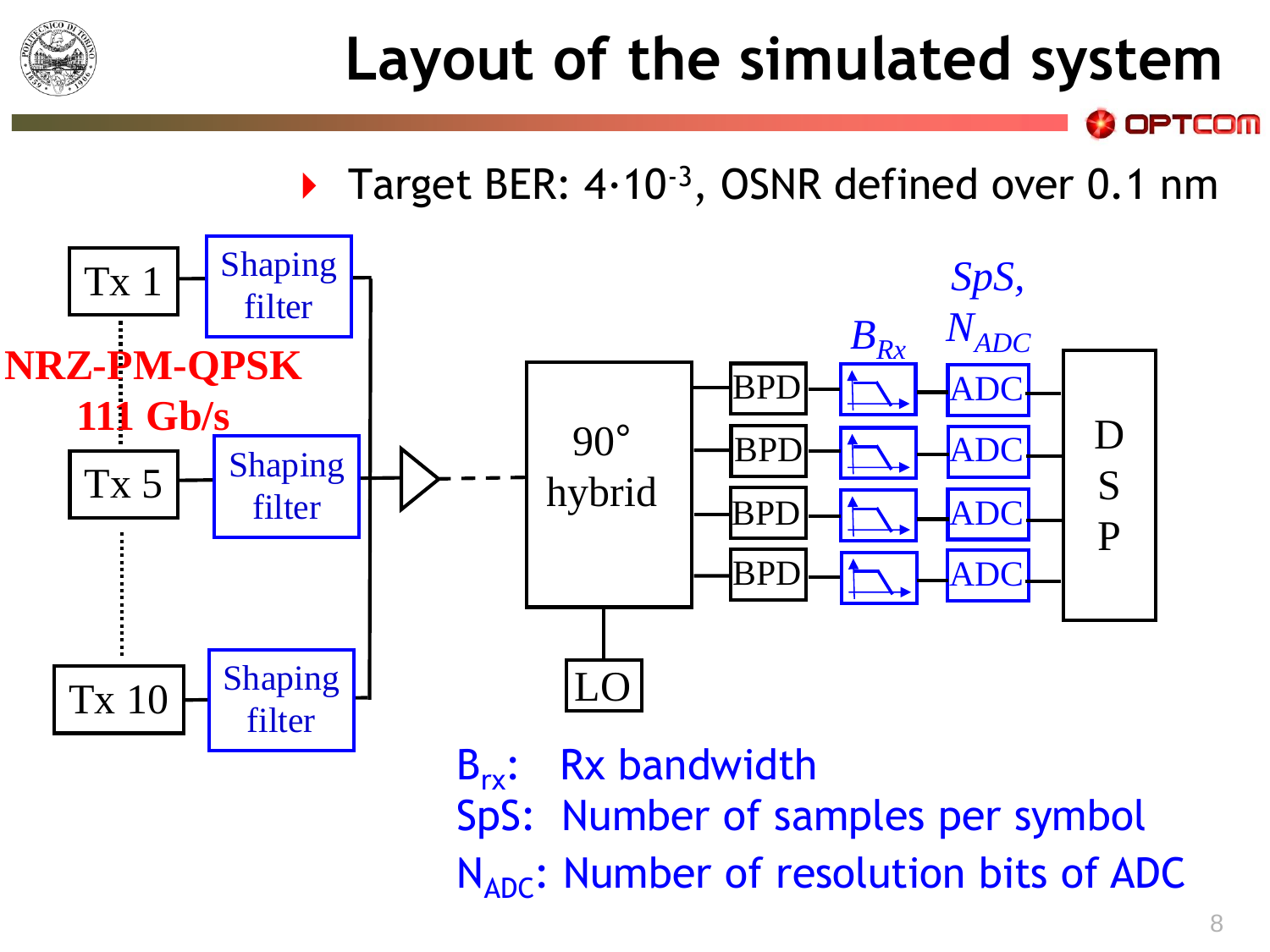

# **Optical pre-filter shape**

**OPTCOM** 

#### **Fitting of Finisar WaveshaperTM with analytical functions**



 Note that this a sort of "worst case" since stateof-the-art AWGs and interleavers have steeper transfer functions (up to 4th order Supergaussian)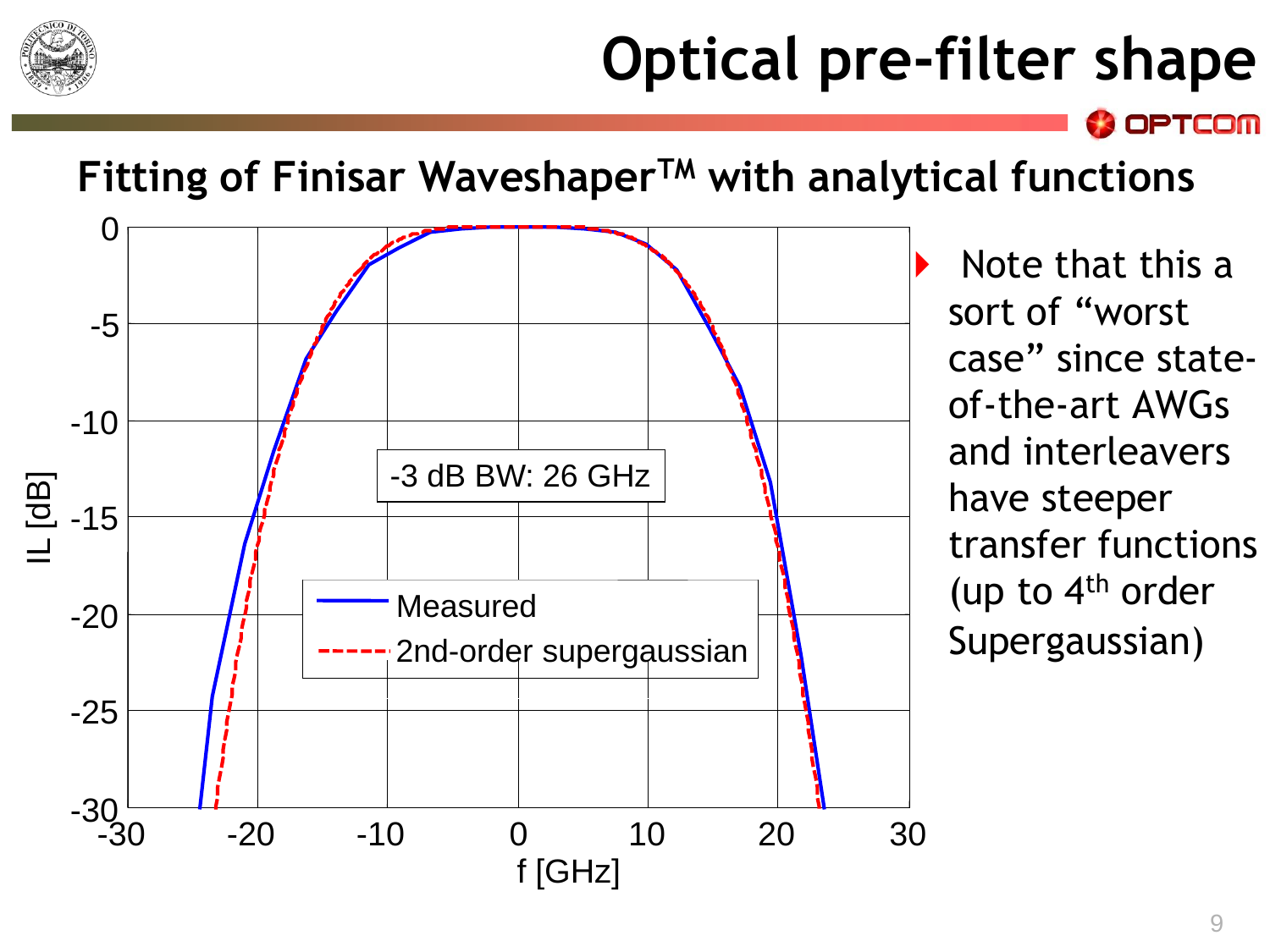

## **Ideal vs. realistic optical filter in btb**



ADC with ideal resolution and 2 SpS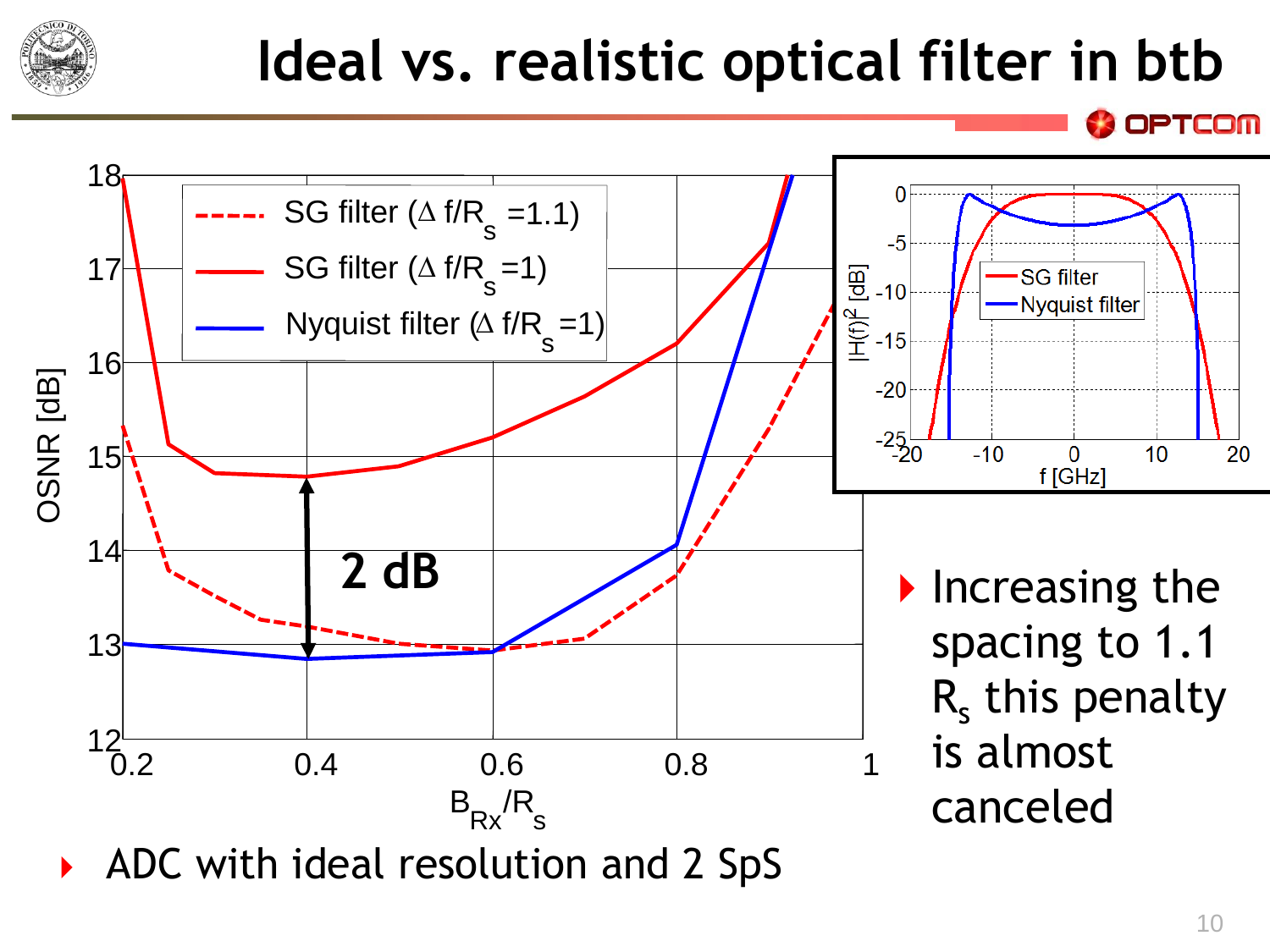

## **ADC finite resolution**



- $\triangleright$  The quantizer is assumed to be uniform with 1% of overload.
- $\triangleright$  The penalty in using a finite number of resolution bits is almost negligible down to 4 bits, but even at 3 bits the penalty is limited (lower than 1 dB).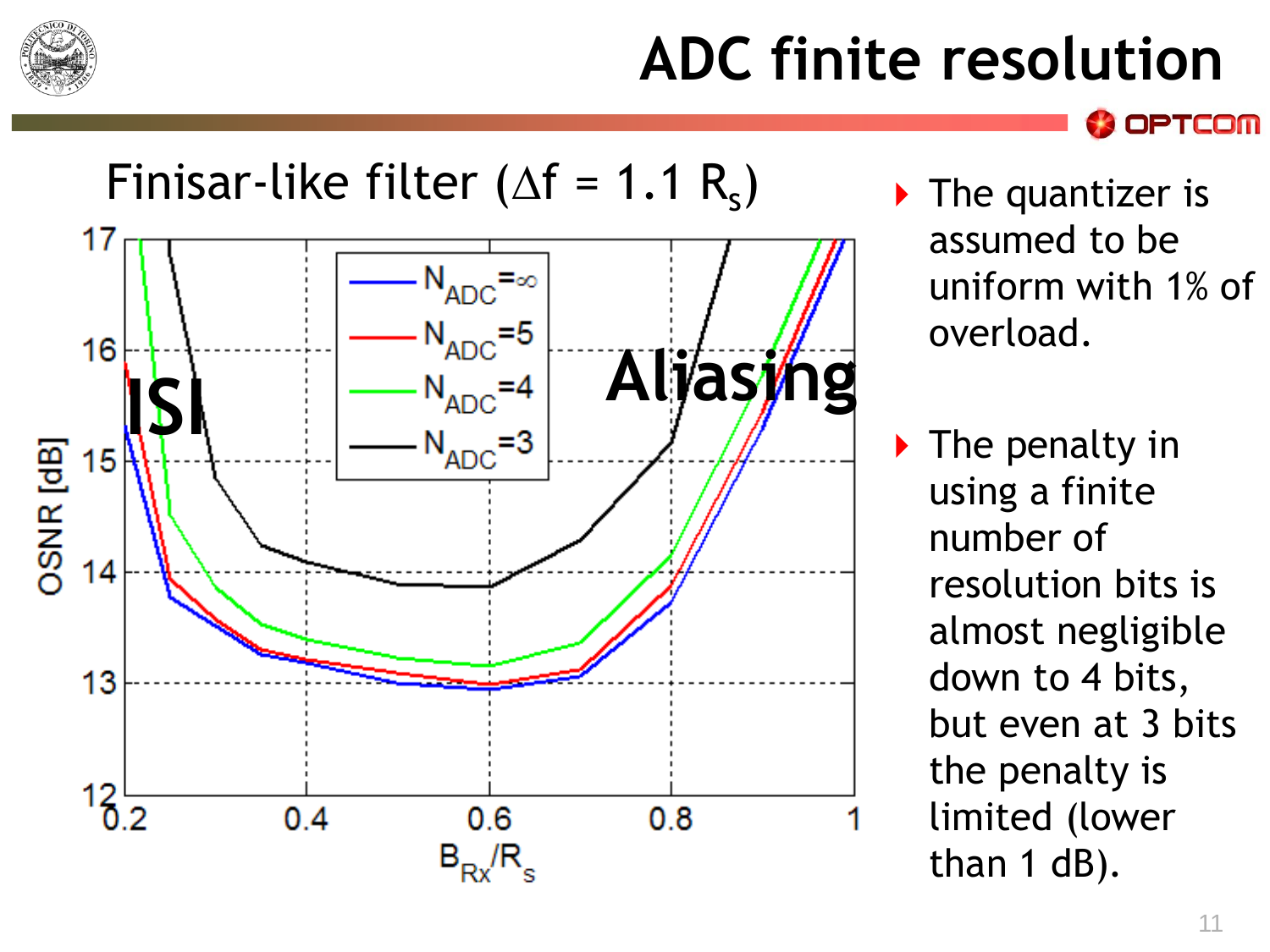

### **ADC sampling speed** PTCOM



▶ The resolution of ADC is assumed to be 5 bits.

▶ The OSNR penalty with respect to the 2 SpS case is equal to 0.4 dB and 1.3 dB when using 1.5 and 1.2 SpS, respectively.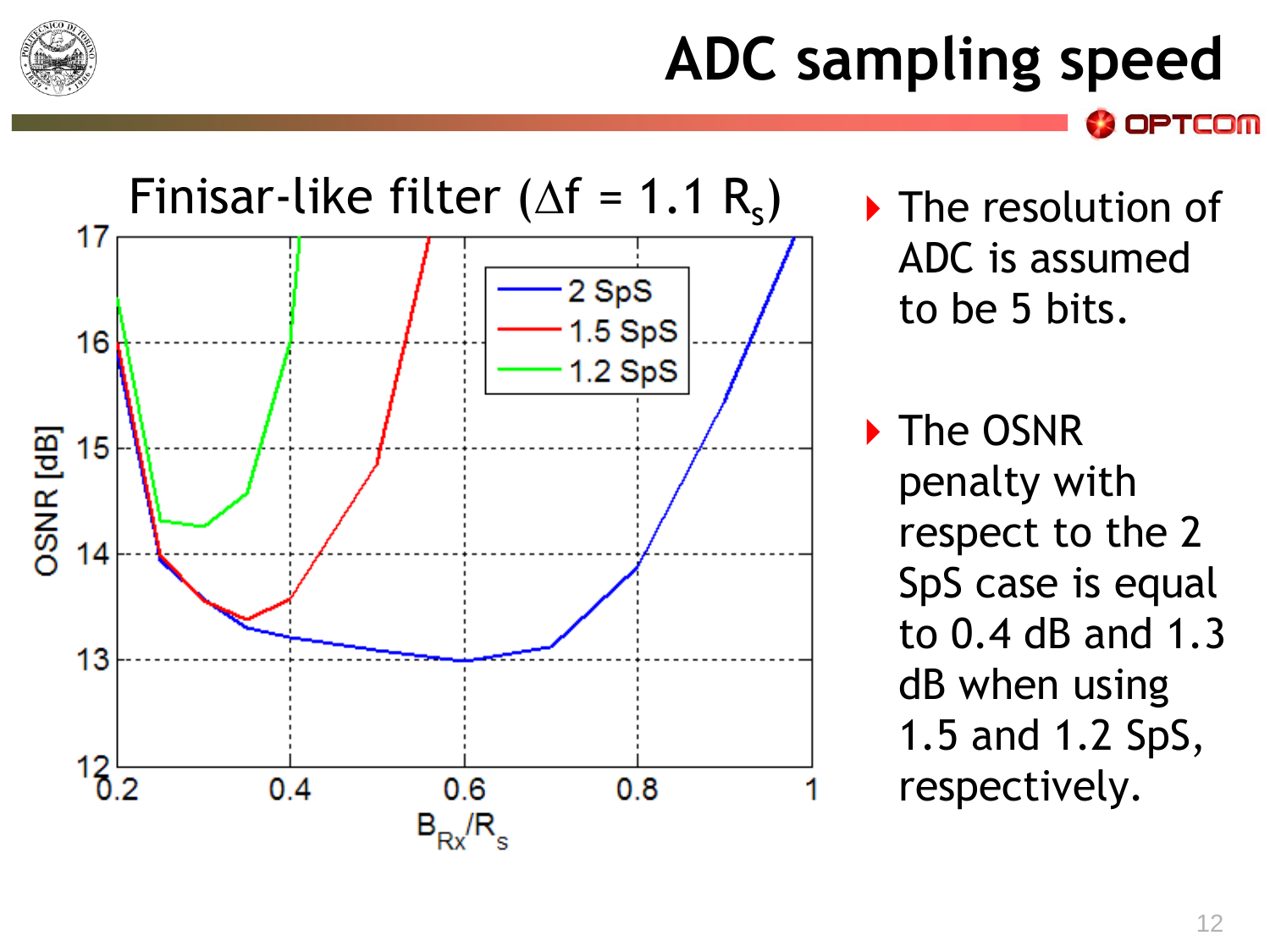

### **Comments**

- ▶ One peculiarity of Nyquist-WDM is its good performance even at very low values of the receiver electrical bandwidth  $B_{Rx}$ , a circumstance that may have significant practical impact.
- ▶ As an example, at 27.75 Gbaud the optimum receiver bandwidth as a function of the number of samples per symbol (SpS) is:

| SpS | $B_{RX}$      |
|-----|---------------|
| 2.0 | 16 GHz        |
| 1.5 | <b>10 GHz</b> |
| 1.7 | 8 GHz         |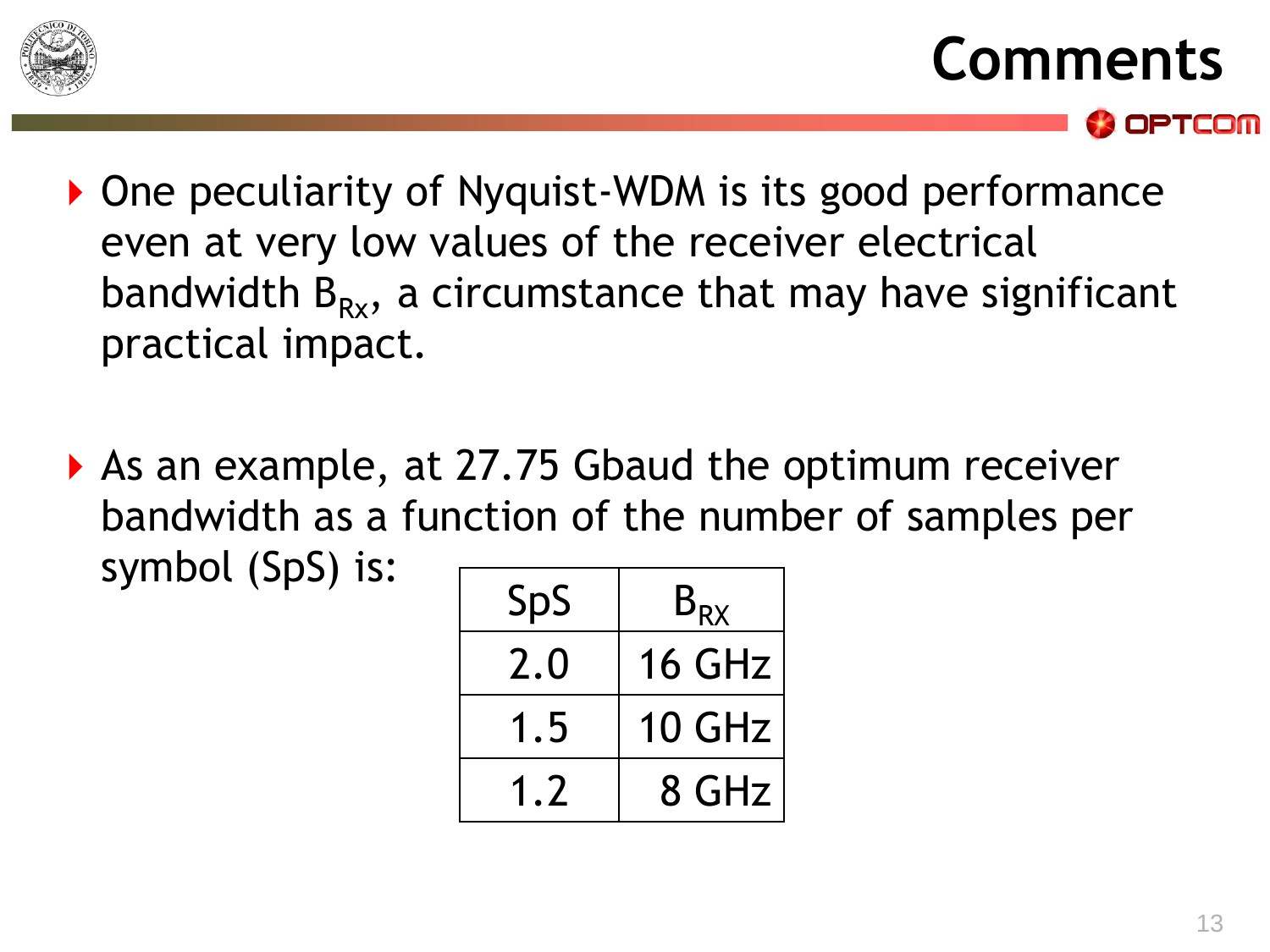

# **Nonlinear propagation**



- SSMF fiber
	- $\blacktriangleright$  D = 16.7 ps/nm/km
	- $\alpha$  = 0.22 dB/km
	- $\gamma$  = 1.3 1/w/km
- ▶ EDFAs noise figure: 5 dB
- $\triangleright$  No in-line dispersion compensation
- ▶ Total span loss (fiber attenuation + extra-losses +  $margin$ ) = 25 dB
- ▶ Reference BER: 4e-3

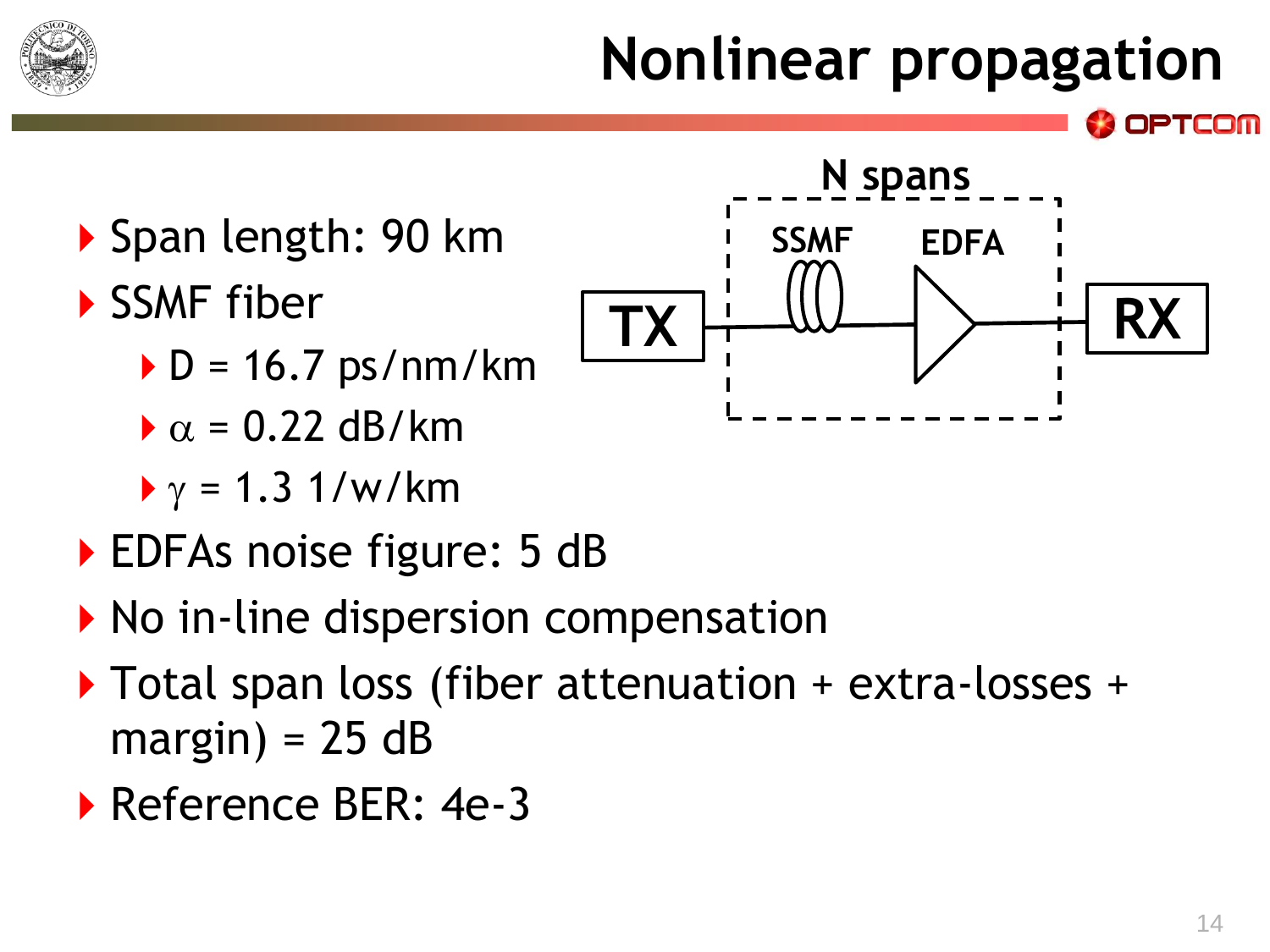

# **Maximum reach**

Supergaussian (SG) filter ( $\Delta f = 1.1 R_s$ ) ▶ The same 2500 maximum distance of 2300 km can be 2 SpS Maximum reach [km] achieved with both 2000 Nyquist filter at  $\Delta f = R_s$ 1.5 SpS ▶ SG filter 1500 Nyquist at  $\Delta f = 1.1$  R<sub>s</sub> Filter  $1.2$  SpS when using 2 SpS  $(\Delta f=R_s)$ and 5 bits of ADC 1000 resolution. $0.2$  $0.4$  $0.6$  $0.8$  $B_{Rx}/R_s$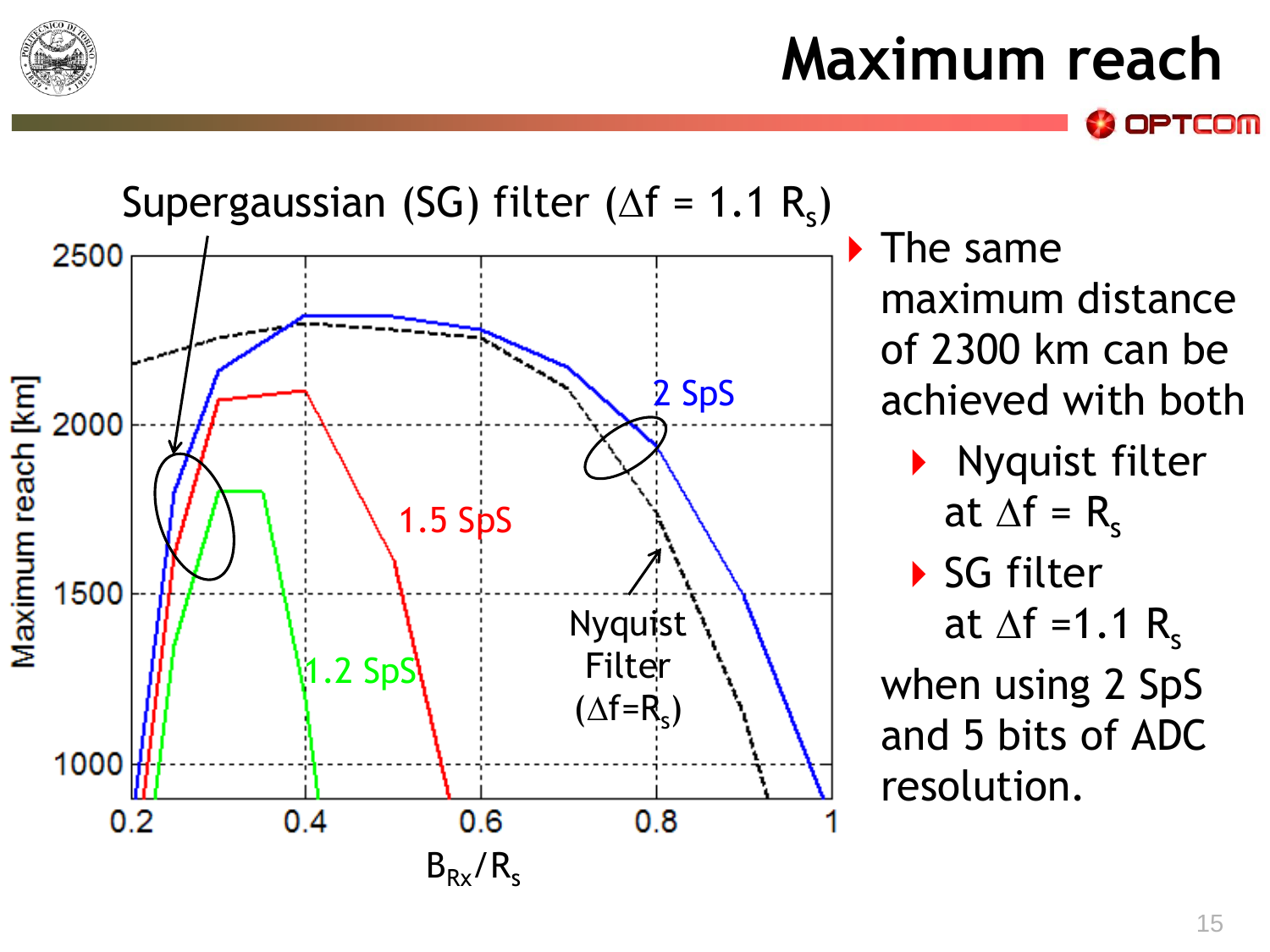

# **Conclusions**

- ▶ We have analyzed the impact of some key transmitter and receiver non idealities on the performance of a Terabit superchannel system, composed of 10x111 Gbit/s PM-QPSK subchannels, based on (or approaching) the 'Nyquist' WDM condition.
- ▶ The obtained results suggests that 'Nyquist' WDM Terabit superchannels are quite robust to implementation non-idealities and could be a promising technology for future high-spectral efficiency Tb/s per channel systems.